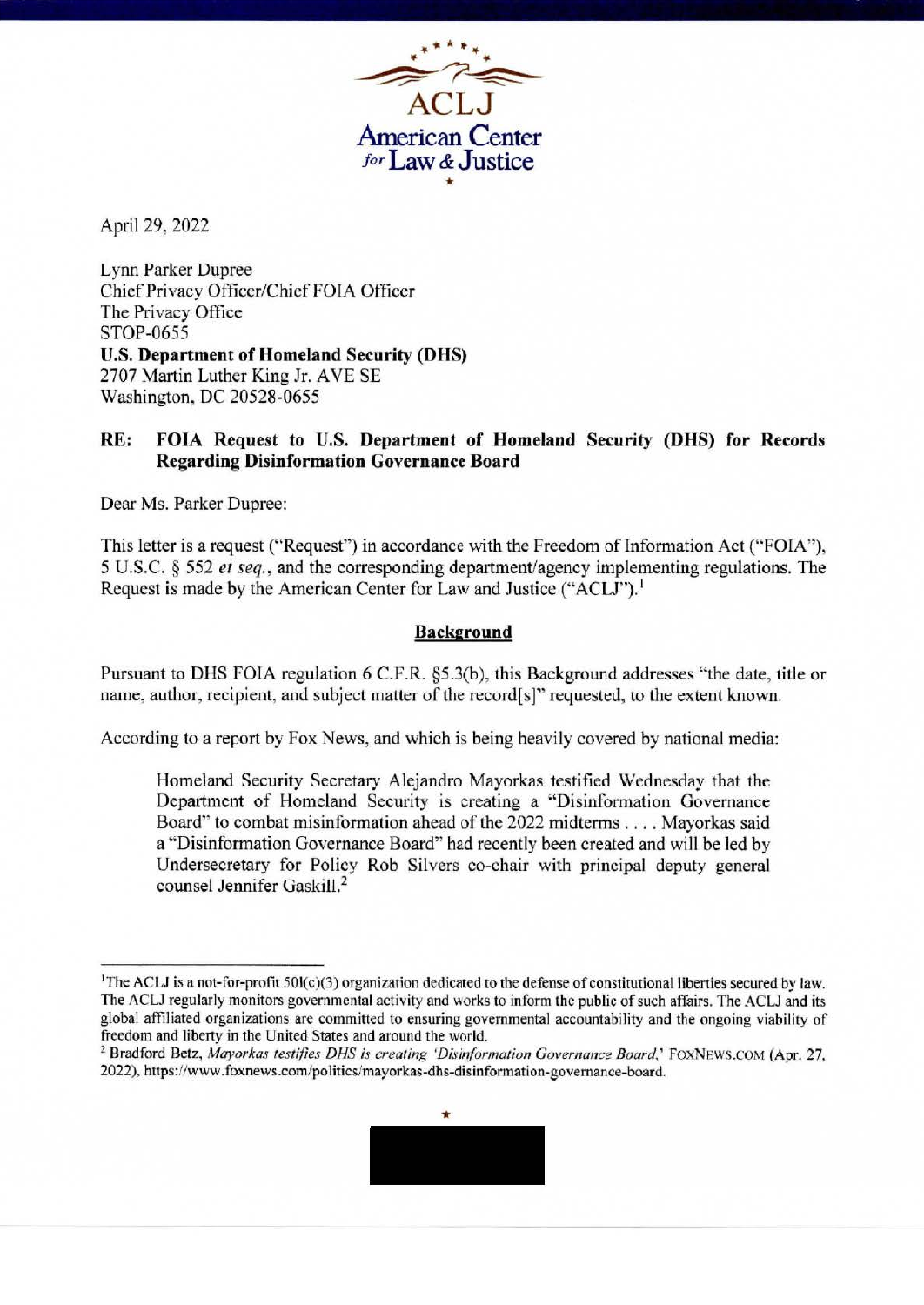Further, according to reports, "Nina Jankowicz, who previously served as a disinformation fellow at the Wilson Center, will head the board as executive director."<sup>3</sup>

"Cat's out of the bag: here's what I've been up to the past two months, and why I've been quiet on here," Jankowicz tweeted. "Honored to be serving in the Biden Administration @DHSgov and helping shape our counter-disinformation efforts." Mayorkas also named Rob Silvers and Jennifer Gaskell as leaders of the new board.<sup>4</sup>

"The news of the 'Disinformation Governance Board' comes two days after Tesla CEO Elon Musk secured a \$44 billion deal to buy Twitter, stoking panic among the left that the platform would become a free-speech free-for-all."<sup>5</sup>

## **Records Requested**

For purposes of this Request, the term "record" is "any information" that qualifies under 5 U.S.C. § 552(f). The term "record" also includes, but is not limited to, all relevant information created, stored, received or delivered in any electronic or digital format, e.g., electronic mail, instant messaging or Facebook Messenger, iMessage, text messages or any other means of communication, and any information generated, sent, received, reviewed, stored or located on a government *or private* account or server, consistent with the holdings of *Competitive Enter. Inst. v. Office of Sci. & Tech. Policy,* 827 F .3d 145 (D.C. Cir. 2016) (rejecting agency argument that emails on private email account were not under agency control, and holding, "If a department head can deprive the citizens of their right to know what his department is up to by the simple expedient of maintaining his departmental emails on an account in another domain, that purpose is hardly served.").

**When this Request names a person or an office, it includes any alias or pseudonym name and any electronic communjcation account any such official might use.** 

**For purposes of this Request, and unless otherwise indicated, the timeframe of records requested herein is January 1, 2022, to the date this Request is processed.** 

**For purposes of this Request, the term "Disinformation Governance Board" refers to the board revealed by Secretary Mayorkas at the congressional hearing on April 27, 2022, and includes any other name, identification term, pseudonym, etc., which might be used by any DHS official.** 

Pursuant to FOTA, 5 U.S.C. § 552 *et seq.,* ACLJ hereby requests that the U.S. Department of Homeland Security produce the following:

<sup>3</sup>*Id.* 

*<sup>&#</sup>x27;Id.* 

<sup>5</sup>*Id.*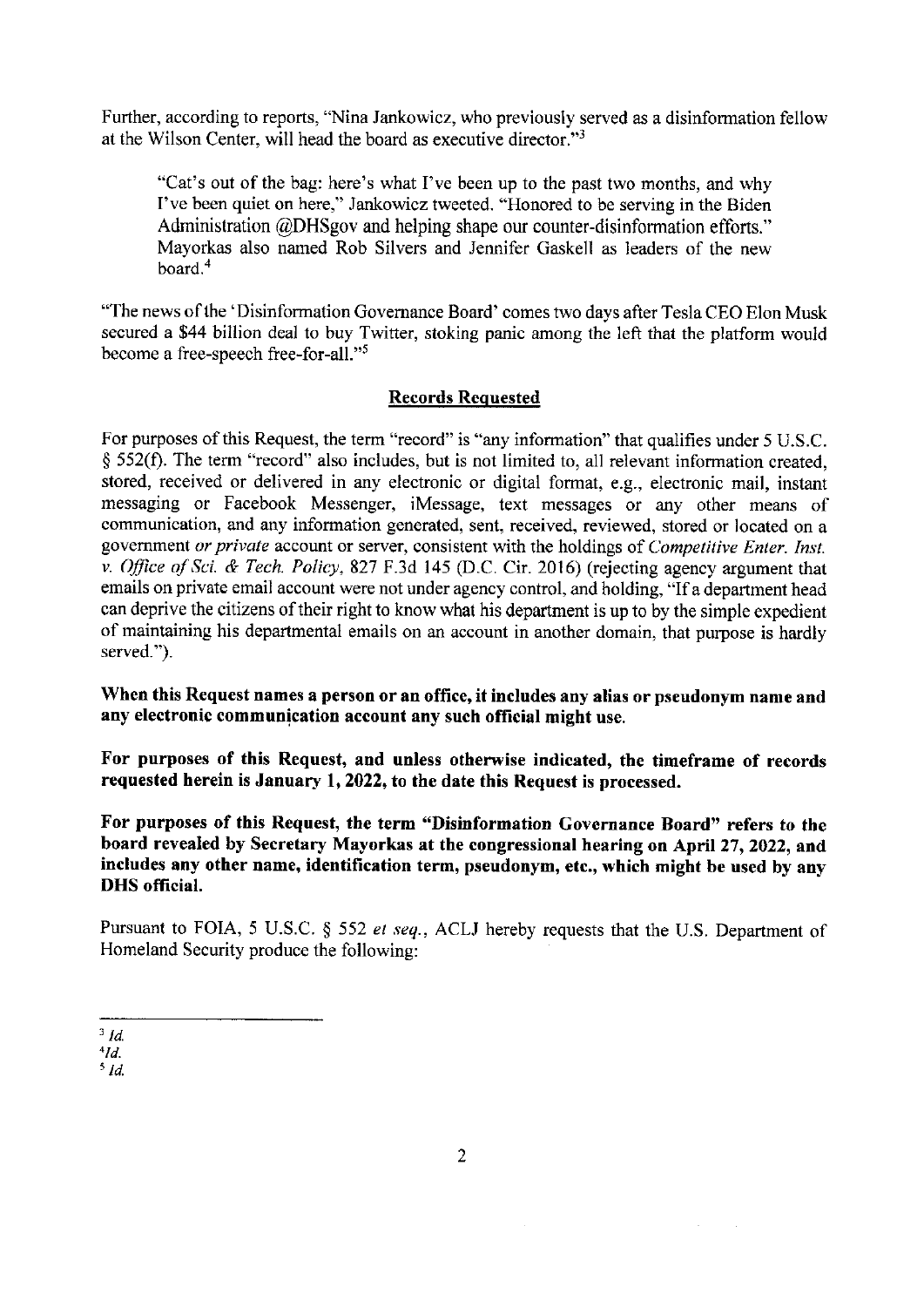- 1. Records of information within an email, memorandum, visual presentation, briefing, or talking points, within the custody of any DHS official  $-$  all of an appointee or GS-14 level or higher - involved in the establishment of the "Disinformation Governance Board" revealed by Secretary Mayorkas at the congressional hearing on April 27, 2022.
- 2. Records of any communication or information exchanged between any DHS official all of an appointee or GS-14 level or higher - and any Member of the Senate or House of Representatives (or their personal or committee staff) regarding the "Disinformation Governance Board" revealed by Secretary Mayorkas at the congressional hearing on April 27, 2022.
- 3. Records of any communication or information exchanged between any OHS official all of an appointee or GS-14 level or higher - and any non-government person, entity or organization, regarding the "Disinformation Governance Board" revealed by Secretary Mayorkas at the congressional hearing on April 27, 2022.
- 4. Records of any communication or information exchanged between any DHS official and any White House (WHO) or Executive Office of the President (EOP) official - all of an appointee or GS-14 level or higher, regarding the "Disinformation Governance Board" revealed by Secretary Mayorkas at the congressional hearing on April 27, 2022.
- 5. Records of any communication or information exchanged between Secretary Mayorkas, or his immediate subordinates, assistants, liaisons, or designates, and the DHS Deputy Secretary, or the DHS Chief of Staff, - all of a GS-14 level or higher, or an appointee-level - regarding the "Disinformation Governance Board" revealed by Secretary Mayorkas at the congressional hearing on April 27, 2022.
- 6. Records in the custody of Secretary Mayorkas, the OHS Deputy Secretary, or the OHS Chief of Staff, or their immediate subordinates, assistants, liaisons, or designates  $-$  all of an appointee or GS-14 level or higher- regarding the "Disinformation Governance Board" revealed by Secretary Mayorkas at the congressional hearing on April 27, 2022, and containing the term "election," "candidate," "misinformation," "abortion," "reproductive freedom," "religion," "Christian," "patriot," "conservative," "Twitter," "Musk," "free speech," "speech," "Constitution," or "First Amendment."
- 7. All emails of Nina Jankowicz, Undersecretary for Policy Rob Silvers, and principal deputy general counsel Jennifer Gaskill, regarding the "Disinformation Governance Board" revealed by Secretary Mayorkas at the congressional hearing on April 27, 2022.
- 8. All final reports or memoranda regarding the "Disinformation Governance Board" revealed by Secretary Mayorkas at the congressional hearing on April 27, 2022, that are in the custody of Secretary Mayorkas, the OHS Deputy Secretary, or the DHS Chief of Staff, or their immediate subordinates, assistants, liaisons, or designates - all of an appointee or GS-14 level or higher.